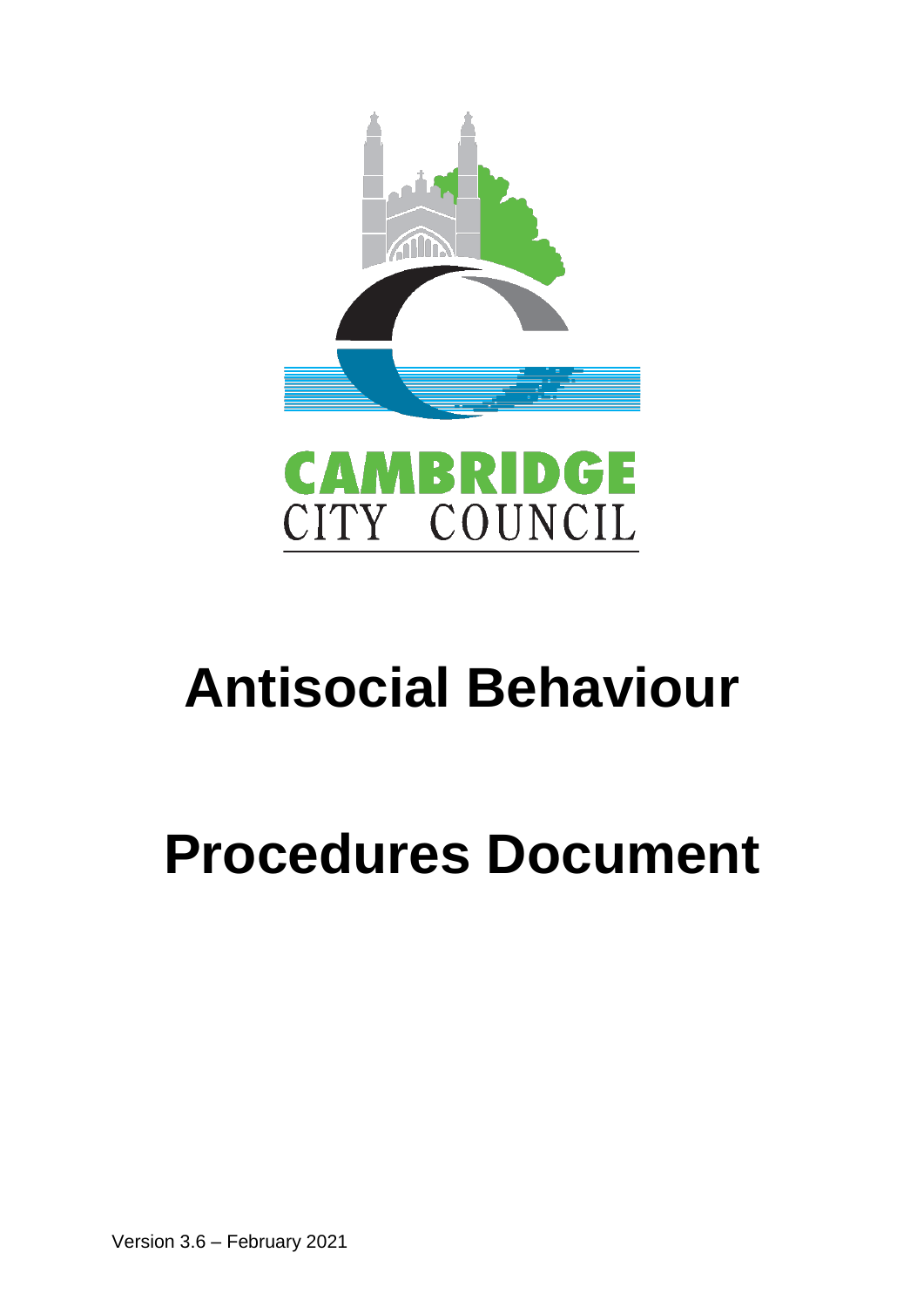# **Contents**

| Scope and purpose of this Procedures document 3                   |  |
|-------------------------------------------------------------------|--|
| How we categorise reports of antisocial behaviour 3               |  |
|                                                                   |  |
|                                                                   |  |
| Dealing with children, young people and individuals with care and |  |
|                                                                   |  |
|                                                                   |  |
| Assessing reports of antisocial behaviour (Community Safety       |  |
|                                                                   |  |
|                                                                   |  |
|                                                                   |  |
|                                                                   |  |
|                                                                   |  |
|                                                                   |  |
|                                                                   |  |
|                                                                   |  |
|                                                                   |  |
|                                                                   |  |
|                                                                   |  |
|                                                                   |  |
|                                                                   |  |
|                                                                   |  |
|                                                                   |  |
|                                                                   |  |
|                                                                   |  |
|                                                                   |  |
|                                                                   |  |
|                                                                   |  |
|                                                                   |  |
|                                                                   |  |
|                                                                   |  |
|                                                                   |  |
|                                                                   |  |
|                                                                   |  |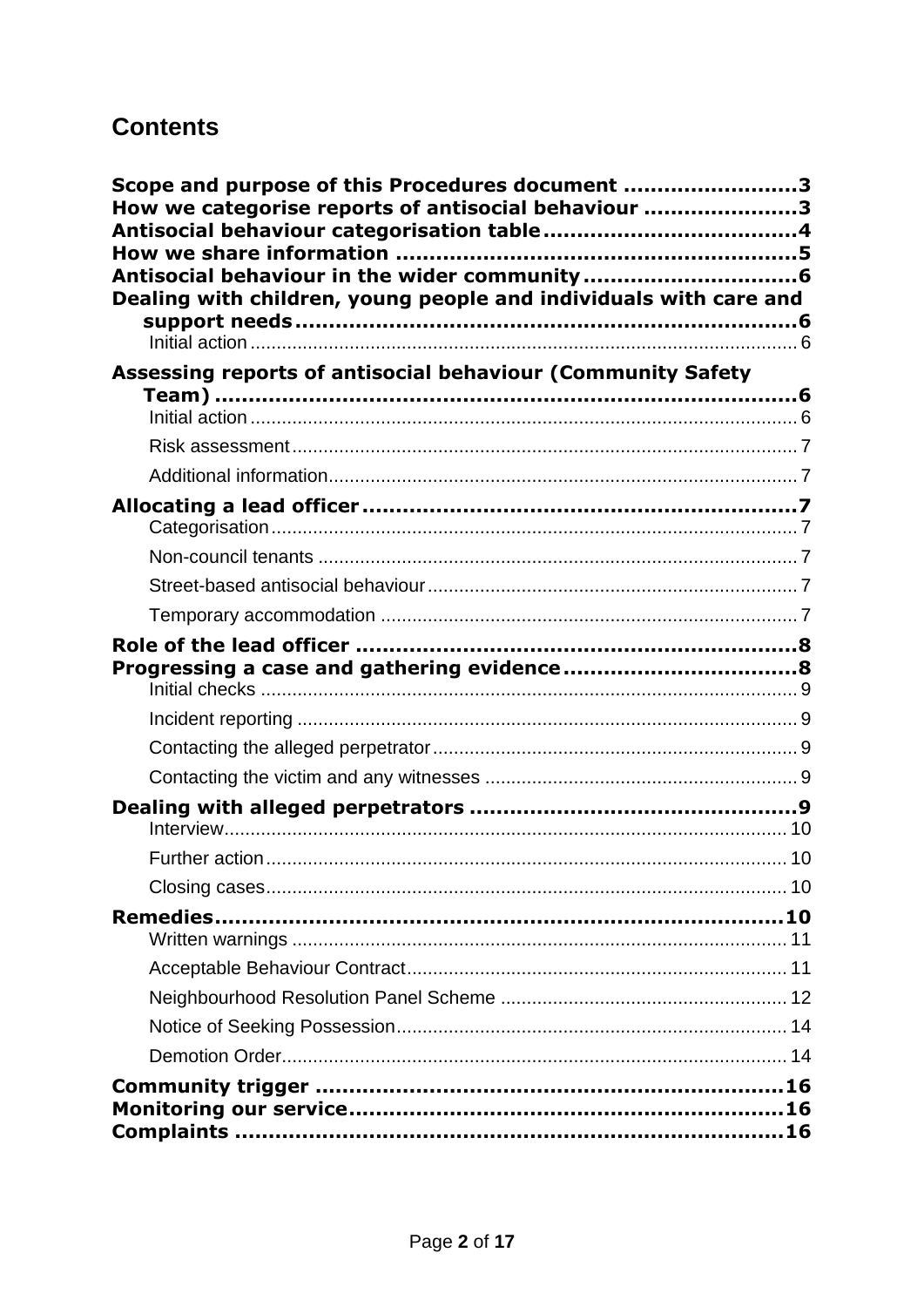## <span id="page-2-0"></span>**Scope and purpose of this Procedures document**

This document supports Cambridge City Council's [Our vision](https://www.cambridge.gov.uk/our-vision) statement and is intended to fulfil the requirements of the [Housing Act 1996](http://www.legislation.gov.uk/ukpga/1996/52/section/218A) with regards to the publication of the policies and procedures of a local housing authority in relation to antisocial behaviour (ASB). It tells you how you can expect officers in the Council, who deal with ASB, to deal with reports made to them.

This document does not say what the guiding principles are in terms of the kind of service level and quality of service, or what we want our services to achieve for people experiencing ASB: these are covered in our Policy document.

The procedures described in this document mainly concern our landlord and Community Safety Partnership roles and so tend to say more about the work of our housing section (City Homes) and our Community Safety Team. Environmental ASB is tackled by a number of different teams within the Council, each of which works to its own set of policies and procedures.

We also have due regard to the [public sector Equality Duty,](http://www.legislation.gov.uk/ukpga/2010/15/section/149) which requires us to consider all individuals when carrying out our day-to-day work: to ensure the elimination of discrimination, the advancement of equal opportunity and the fostering of good relations between different people. Further guidance on the public sector Equality Duty can be found on the [GOV.UK webpage](https://www.gov.uk/guidance/equality-act-2010-guidance#public-sector-equality-duty) relating to the [Equality Act 2010.](http://www.legislation.gov.uk/ukpga/2010/15/contents)

## <span id="page-2-1"></span>**How we categorise reports of antisocial behaviour**

All reports of antisocial behaviour (ASB) made to the Community Safety Team are assessed (triaged) according to their seriousness, using the categorisation guidelines in the following table. How a report is triaged is an important judgement which may affect how quickly we deal with it, although we will always keep an open mind and alter the rating if we feel the seriousness has changed.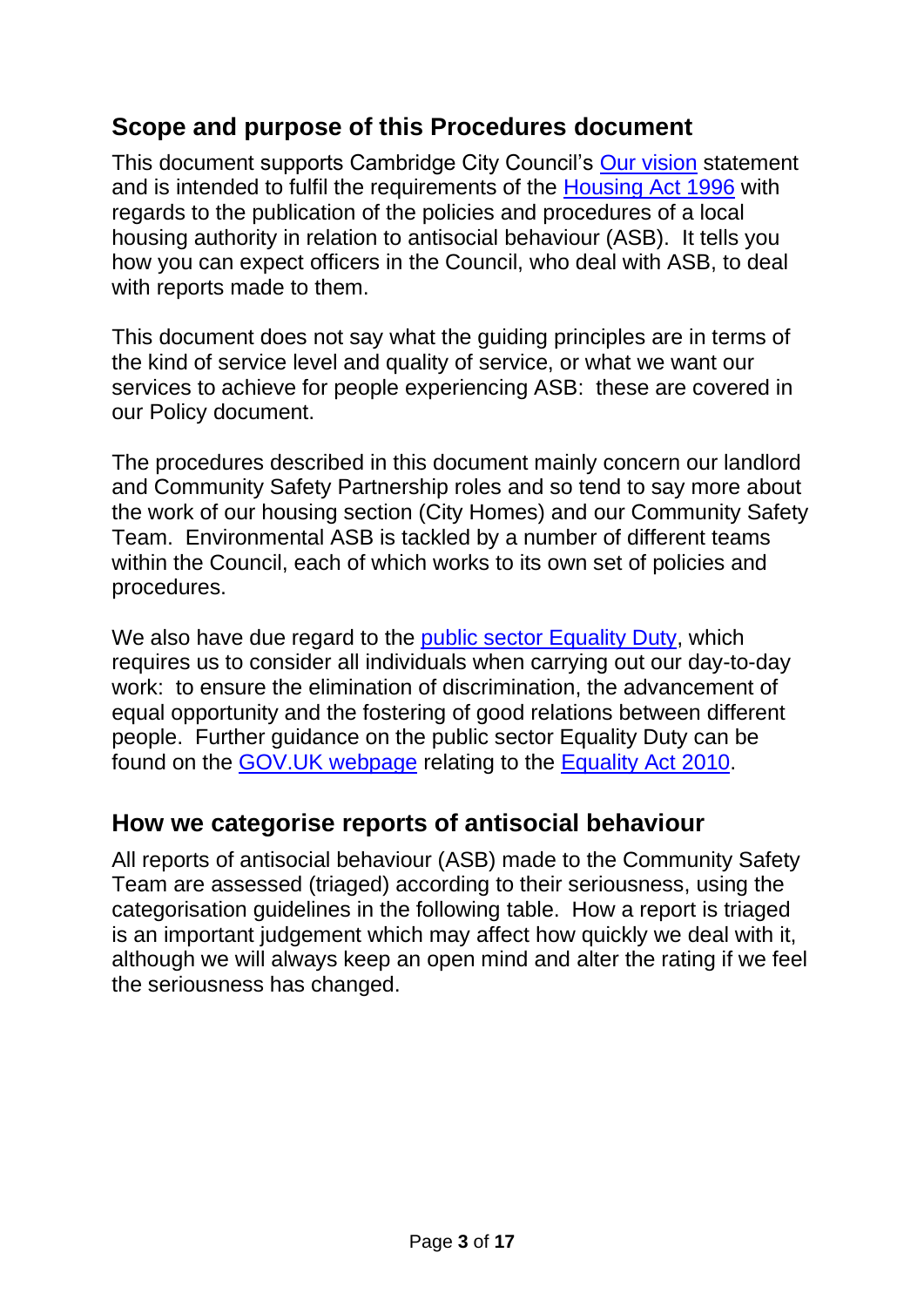# <span id="page-3-0"></span>**Antisocial behaviour categorisation table**

|               | <b>Category   Definition</b>                                                                                                                                                                                                                                                                                                                                                                                                                                            | <b>Response</b><br>time <sup>1</sup> |
|---------------|-------------------------------------------------------------------------------------------------------------------------------------------------------------------------------------------------------------------------------------------------------------------------------------------------------------------------------------------------------------------------------------------------------------------------------------------------------------------------|--------------------------------------|
| <b>High</b>   | Reports involving serious risk to individuals<br>$\Box$<br>or the neighbourhood, which may include a<br>serious threat of violence or other criminal<br>activity (please see the note below).<br>Reports where individuals with care and<br>$\Box$<br>support needs <sup>2</sup> are involved.<br>Reports, originally classed as 'Medium',<br>$\Box$<br>where it now appears to the case officer<br>that a more serious position has developed<br>or may be developing. | 1 working<br>day                     |
|               | Please note that incidents such as serious<br>threats of violence or abuse, assault,<br>violent criminal activity, drug dealing or<br>hate crime must be reported to the police<br>by either phoning 101 (999 in an<br>emergency) or reporting online.                                                                                                                                                                                                                  |                                      |
| <b>Medium</b> | Reports of behaviour that is persistent or<br>$\Box$<br>unreasonable and cannot be addressed by<br>mediation (please see mediation details<br>below):<br>By phone (where a Council tenant is<br>involved):<br><b>Neighbour Relations Service - 0800 028</b><br>3866                                                                                                                                                                                                     | 3 working<br>days                    |
|               | By phone (in all other cases):<br>Citizens' Advice Bureau - 0344 848 7979<br>Online:<br><b>CAB advice on neighbour disputes</b>                                                                                                                                                                                                                                                                                                                                         |                                      |
|               | <b>GOV.UK advice on how to resolve neighbour</b><br><u>disputes</u>                                                                                                                                                                                                                                                                                                                                                                                                     |                                      |

<sup>1</sup> From initial report

<sup>2</sup> As set out in the [Care Act 2014](http://www.legislation.gov.uk/ukpga/2014/23/contents)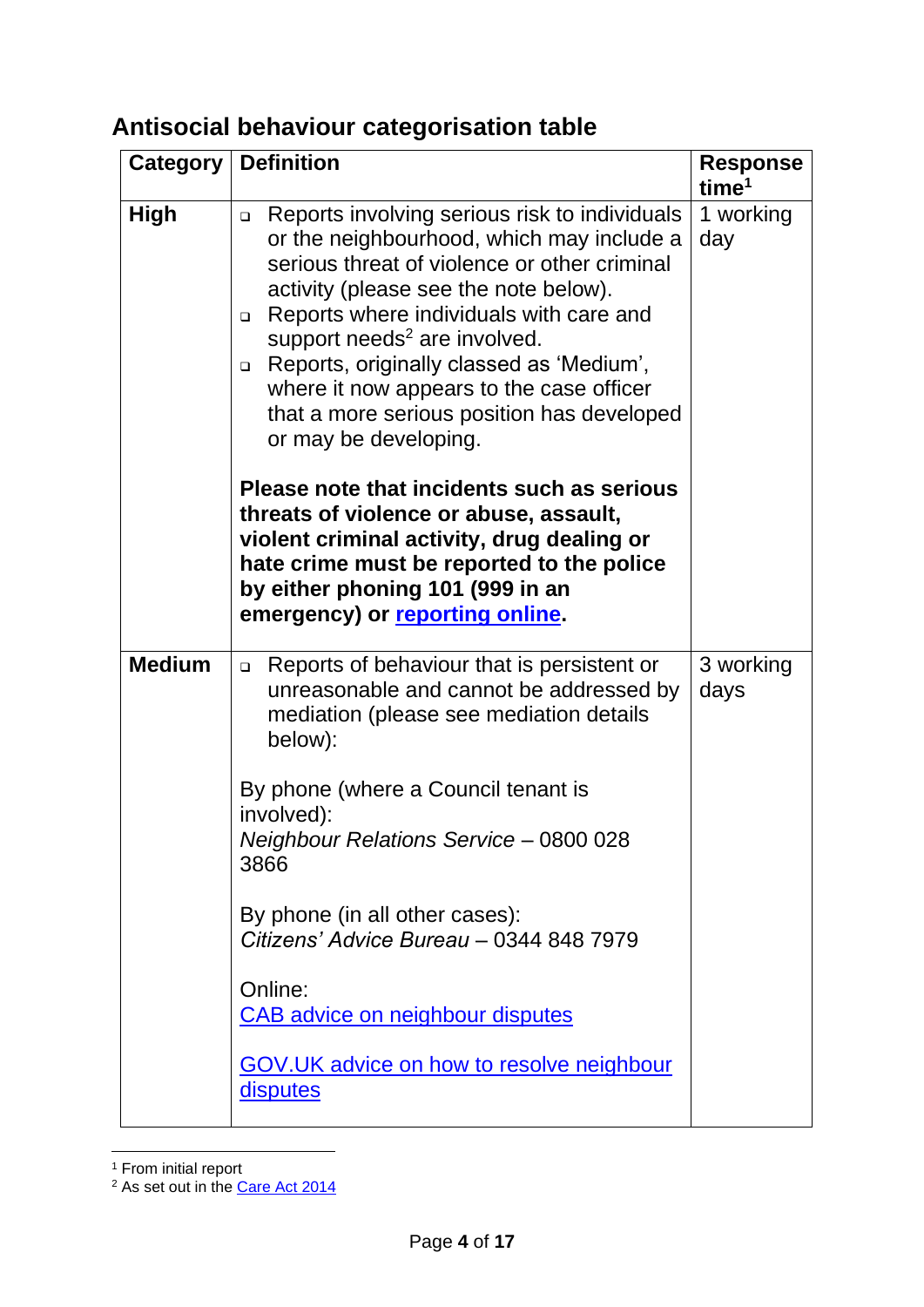| Category | <b>Definition</b>                                                                                                                                                                     | <b>Response</b><br>time <sup>3</sup> |
|----------|---------------------------------------------------------------------------------------------------------------------------------------------------------------------------------------|--------------------------------------|
| Low      | Initial reports of disputes between<br>$\Box$<br>neighbours or other neighbour nuisance<br>that cannot be resolved by mediation<br>(please see mediation details on previous<br>page) | 5 working<br>days                    |
|          | We will not get involved with incidents such<br>as:                                                                                                                                   |                                      |
|          | parking issues outside your home<br>$\Box$                                                                                                                                            |                                      |
|          | civil disputes between neighbours, for<br>$\Box$<br>example over boundaries or shared<br>driveways                                                                                    |                                      |
|          | day-to-day noise, for example from washing<br>$\Box$<br>machines, toilets flushing, vacuum<br>cleaners, footsteps on floors                                                           |                                      |
|          | neighbours' gardening or lawn-mowing<br>DIY or car repairs (unless they are being<br>$\Box$<br>done late at night or as part of an<br>illegitimate business)                          |                                      |
|          | ball games, children playing in public or<br>$\Box$<br>communal areas, or youths gathering<br>socially (unless they are causing a<br>nuisance)                                        |                                      |
|          | barbecues, cooking smells, babies crying,<br>$\Box$<br>the hours people keep or other lifestyle<br>differences.                                                                       |                                      |

## <span id="page-4-0"></span>**How we share information**

Cambridge City Council, along with agencies, such as the police, fire and rescue service, and registered social landlords, use the secure, web-based E-CINS (Empowering-Communities Inclusion and Neighbourhood Management System) to manage casework and share information.

<sup>&</sup>lt;sup>3</sup> From initial report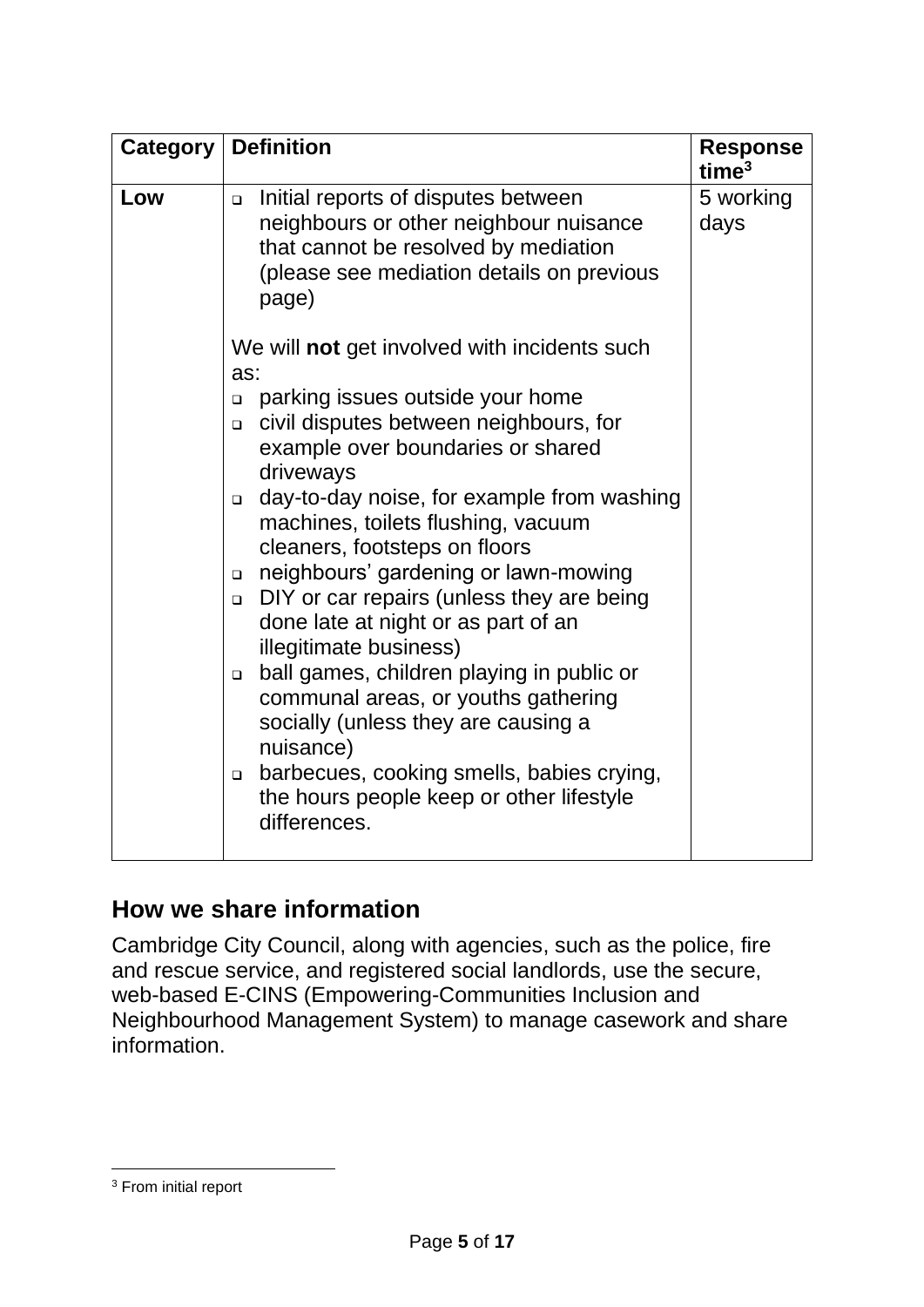# <span id="page-5-0"></span>**Antisocial behaviour in the wider community**

The Council's duty to help deal with antisocial behaviour (ASB) in the wider community arises from each of its three roles (i.e. that of landlord, environmental protection agency, and under its statutory obligation arising from the Crime and Disorder Act 1998) as explained in the Policy document. Officers from all three areas of responsibility will frequently work together, both on agreed projects and on specific reports as these arise, though the lead agency for co-ordinating community-wide activity is the Community Safety Team. ASB in the wider community will either have a housing-related element or be linked to a public space.

## <span id="page-5-1"></span>**Dealing with children, young people and individuals with care and support needs**

In the course of an investigation, an officer may come across a person whose welfare may raise concerns. Such people may have no direct connection to the matter under investigation, but it remains a duty for officers to ensure that these concerns are properly logged and passed to social services. For these purposes, an adult is classed as someone aged 18 years and over.

#### <span id="page-5-2"></span>**Initial action**

- ❑ Lead officer will discuss their concerns with the designated officer and complete either an adult safeguarding referral form or child safeguarding referral form, as appropriate.
- ❑ Lead officer will copy the referral to the relevant safeguarding officer within the City Council.
- ❑ Lead officer will update E-CINS, where appropriate.

## <span id="page-5-3"></span>**Assessing reports of antisocial behaviour (Community Safety Team)**

#### <span id="page-5-4"></span>**Initial action**

- ❑ Report of antisocial behaviour (ASB) received by the Community Safety Team (via phone, email or online report).
- ❑ Officer takes full details, obtains and records consent to record and share data, and checks E-CINS.
- ❑ If a report has already been opened on E-CINS, the officer records the incident as a separate report; otherwise a new report is opened.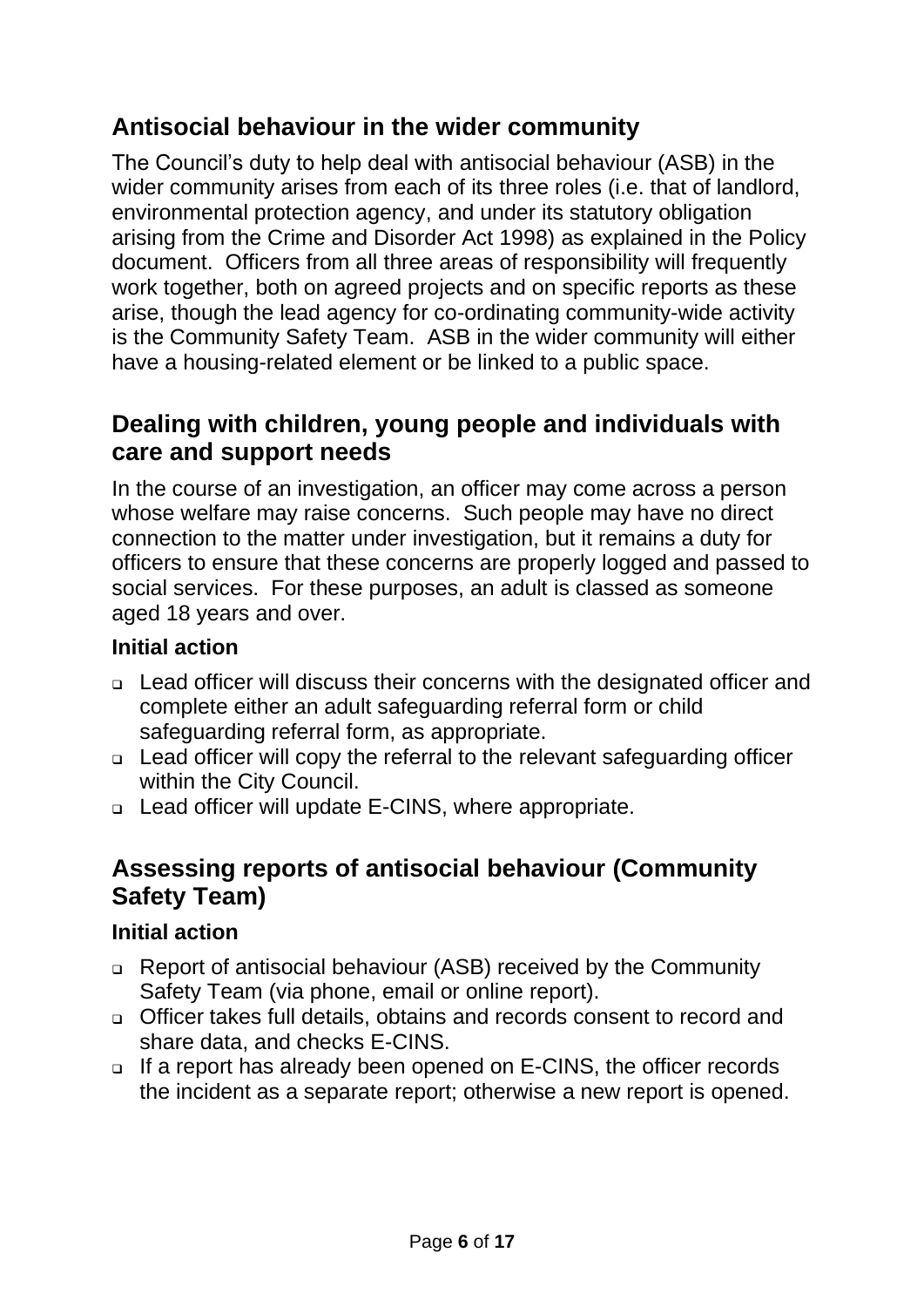#### <span id="page-6-0"></span>**Risk assessment**

- ❑ Officer carries out a risk assessment, based upon the details provided, and notifies the senior officer.
- ❑ If a risk assessment has already been carried out, the officer is to check whether the new information changes the category and notify the senior officer.

#### <span id="page-6-1"></span>**Additional information**

❑ If ASB involves criminality or hate crime, environmental issues or racial harassment; the police, Environmental Health Services and the Senior Community Safety Officer (Community Cohesion), respectively, are notified and further access given to the report on E-CINS, as deemed appropriate.

# <span id="page-6-2"></span>**Allocating a lead officer**

#### <span id="page-6-3"></span>**Categorisation**

- ❑ Senior officer checks details of report on E-CINS and the risk assessment, where appropriate.
- ❑ If the category is "Low" and relates to a dispute involving a council tenant, the appropriate Housing Officer will lead.
- ❑ If the category is "Medium" or "High", it will be referred immediately to an ASB Officer in the Community Safety Team.

#### <span id="page-6-4"></span>**Non-council tenants**

❑ Where the antisocial behaviour (ASB) relates to a dispute involving a [Registered Social Landlord](https://www.gov.uk/government/publications/current-registered-providers-of-social-housing) tenant, a leaseholder, an owner-occupier, a private tenant or a landlord, the senior officer is to allocate the most appropriate lead officer, taking into account the categorisation and involvement of landlords and other agencies.

#### <span id="page-6-5"></span>**Street-based antisocial behaviour**

❑ Where the ASB involves the wider community, the senior officer is to allocate the most appropriate lead officer, considering the categorisation and involvement of other agencies.

#### <span id="page-6-6"></span>**Temporary accommodation**

❑ Where the ASB involves individuals in temporary accommodation, the senior officer is to allocate the most appropriate lead officer, taking into account the categorisation and involvement of other agencies.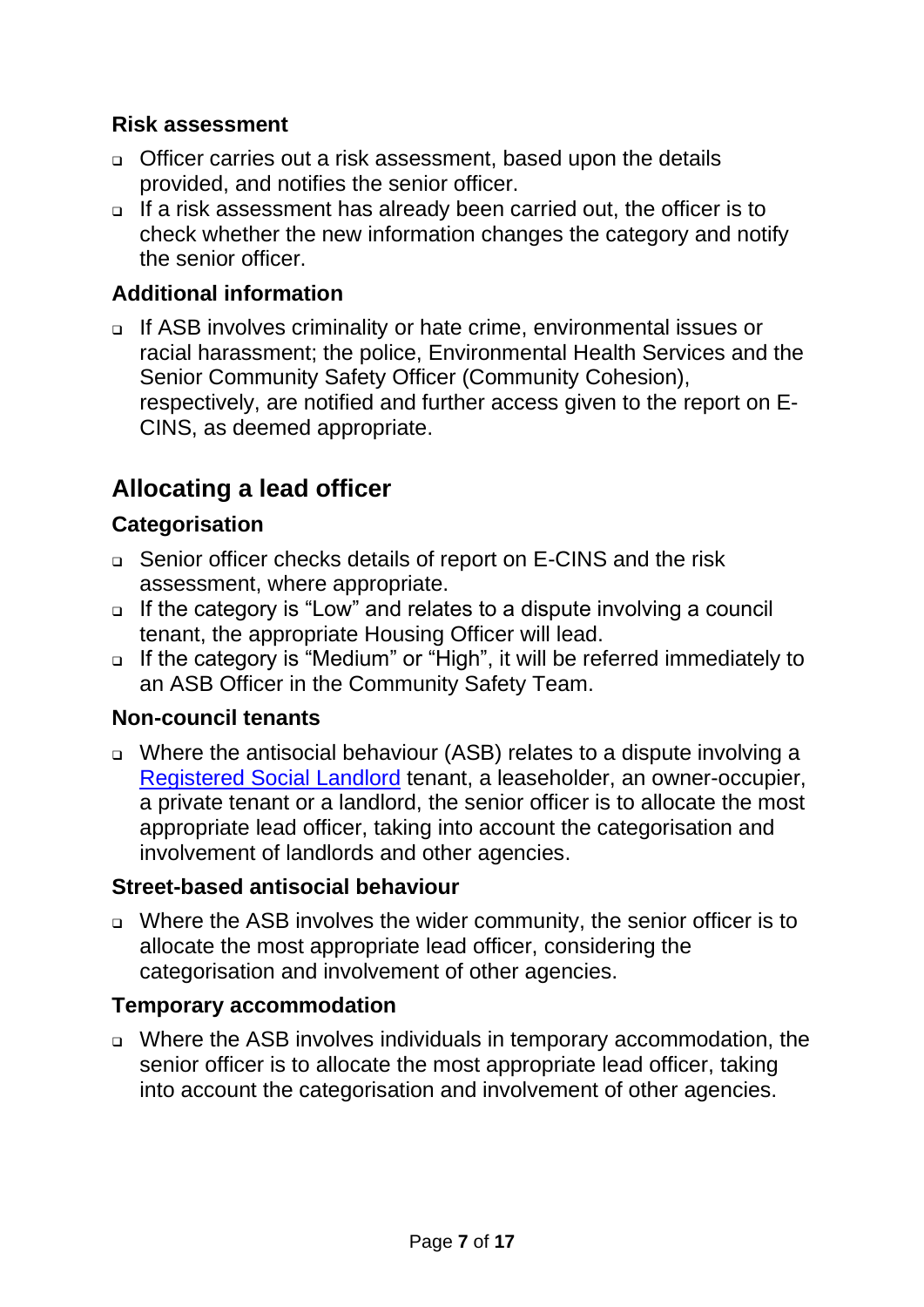# <span id="page-7-0"></span>**Role of the lead officer**

The lead officer will take responsibility for:

- ❑ Contacting and regularly updating the victim and any witnesses;
- ❑ Contacting and agreeing outcomes with the alleged perpetrator;
- ❑ Contacting and working with other agencies, as appropriate, to achieve a solution;
- ❑ Updating E-CINS; and
- ❑ Finalising the case, once all solution avenues have been explored.

# <span id="page-7-1"></span>**Progressing a case and gathering evidence**

If there is a likelihood that a case may go to court, the lead officer will need to gather good quality evidence. Lead officers may gather evidence by using one or more of the following:

- ❑ incident report forms;
- ❑ letter drops to the neighbouring area where antisocial behaviour (ASB) has been reported, asking non-leading questions;
- ❑ contact with other appropriate agencies, such as the police and Environmental Health service;
- ❑ photographs of the consequence of the ASB, such as broken property, fly-tipping, etc.;
- ❑ closed-circuit television (CCTV) systems<sup>4</sup> ; or
- ❑ formal witness statements, especially in situations of harassment, threat or intimidation.

To tackle ASB effectively, victims and any witnesses must feel able to provide evidence in confidence and without fear. In serious cases, especially those which may end up in court, the lead officer will always consider compiling a witness impact statement detailing the effects of the alleged perpetrator's behaviour on the victim's life. This should be written to a standard that will allow it to be used as evidence in court.

Lead officers will ensure that any instructions to 3C Legal Practice will include full consideration of the needs of the victim, and will always advise victims of the final outcome of cases and of any measures aimed at preventing problems from recurring.

<sup>&</sup>lt;sup>4</sup> CCTV can provide good evidence but there are technical limitations (which lead officers should always explain to victims of ASB), strict privacy controls imposed by the law and the Corporate CCTV Code of Practice. The CCTV Shared Service controls a network of fixed monitored cameras and re-deployable cameras.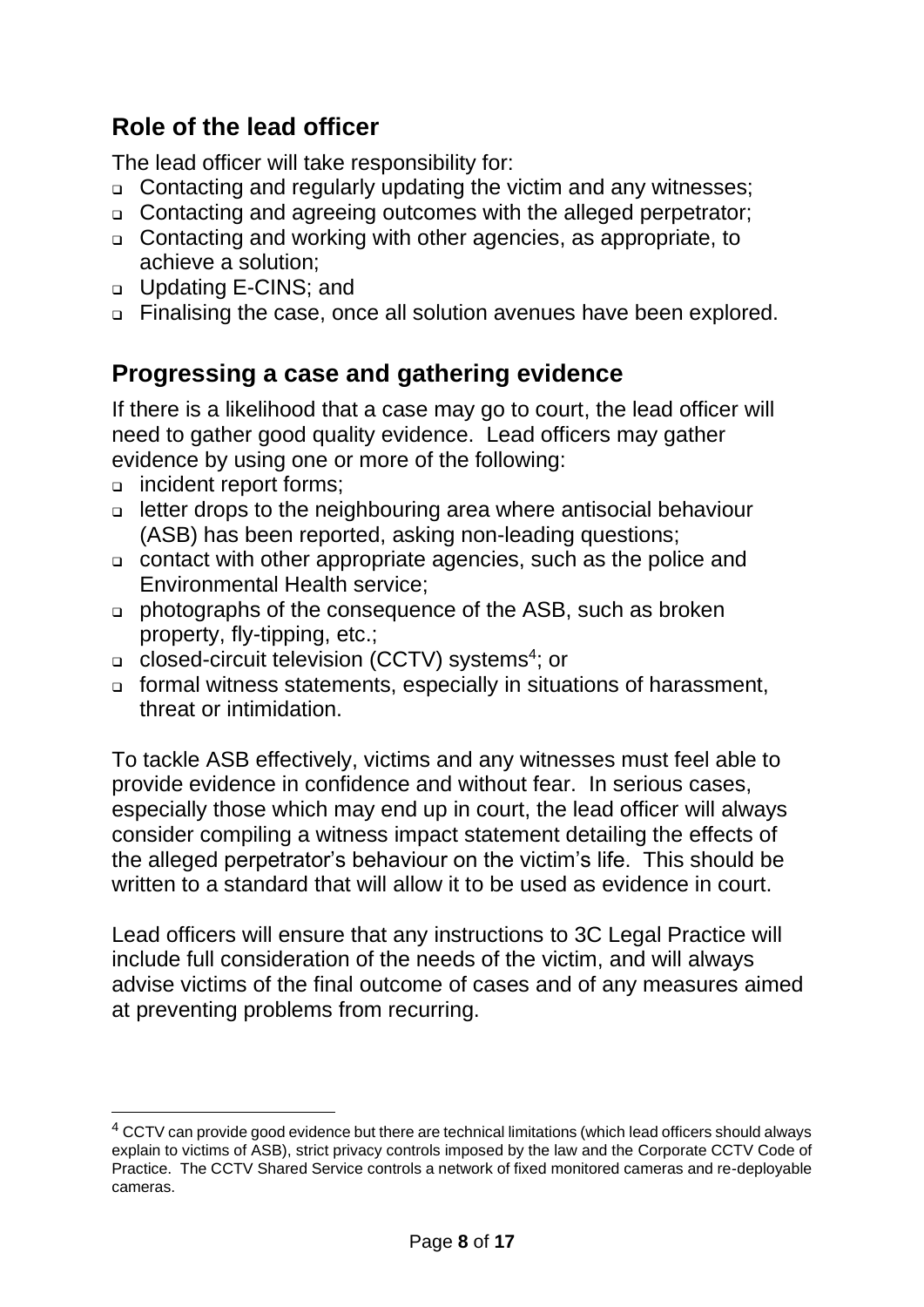### <span id="page-8-0"></span>**Initial checks**

- ❑ Lead officer will contact the victim to establish basic facts of the complaint and explain the investigation procedure.
- ❑ Lead officer will check with other appropriate agencies and databases to establish whether any party involved may pose a risk to staff or others.
- ❑ Lead officer updates E-CINS.

### <span id="page-8-1"></span>**Incident reporting**

- ❑ Lead officer will make incident report forms available (either on-line or hard copy) to the victim and any witnesses in order to keep an accurate diary of incidents.
- ❑ Lead officer will agree with the victim and any witnesses the period over which the diary of incidents should be kept.
- ❑ Lead officer may decide to refer the case to the Problem Solving Group<sup>5</sup> .
- ❑ Lead officer updates E-CINS.

## <span id="page-8-2"></span>**Contacting the alleged perpetrator**

- ❑ Where the identity and contact details of the alleged perpetrator are known, the lead officer will make a judgement call as to whether to make contact with them early in the case or wait until the evidencegathering period has concluded.
- ❑ Lead officer updates E-CINS.

### <span id="page-8-3"></span>**Contacting the victim and any witnesses**

- ❑ Lead officer will maintain contact with the victim and any witnesses in all cases to keep them up to date with developments that may occur.
- ❑ If there are cases where enforcement action has been started and any orders are due to expire (for example, a notice of seeking possession) the lead officer will, in discussion with the Community Safety Manager, alert any witnesses in the case, if appropriate to do so. This will be assessed on a case by case basis by the lead officer.

# <span id="page-8-4"></span>**Dealing with alleged perpetrators**

The lead officer must consider, in dealings with the alleged perpetrator, that they may require support themselves and that the antisocial behaviour (ASB) exhibited may be a consequence of underlying issues.

<sup>5</sup> A group, consisting of representatives from the City and County Councils, the police, the Clinical Commissioning Group and providers of social housing, that meets monthly to discuss multi-agency solutions to ASB cases.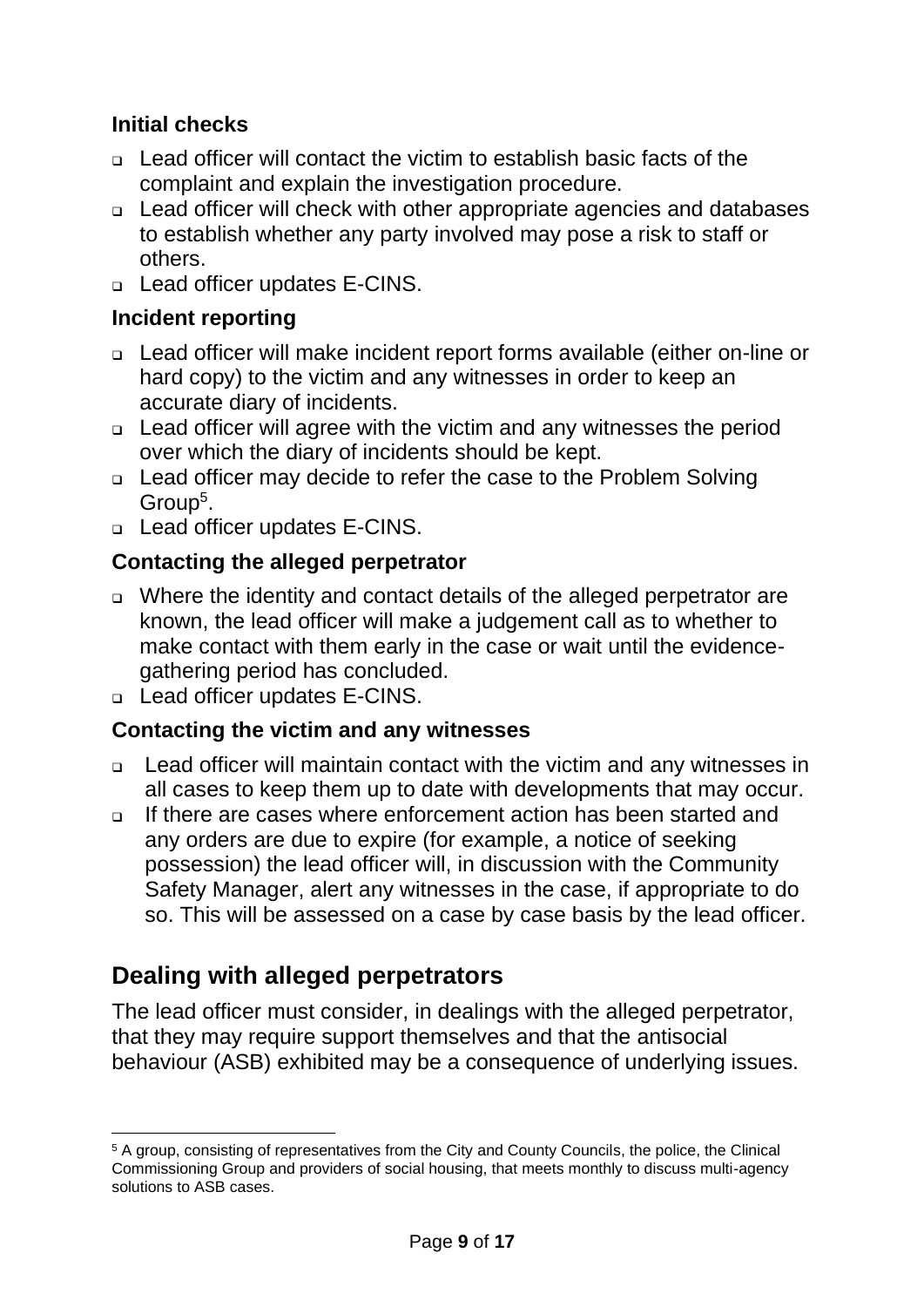We also have due regard to our duty towards City Homes tenants who are at risk of homelessness under the [Homeless Prevention Duty.](https://www.gov.uk/guidance/homelessness-code-of-guidance-for-local-authorities/chapter-12-duty-in-cases-of-threatened-homelessness-the-prevention-duty)

## <span id="page-9-0"></span>**Interview**

- ❑ Lead officer will arrange to interview the alleged perpetrator, ideally in a Council office with a second person present (another council officer, police officer or specialist professional). If the interview is to be conducted at the perpetrator's home, all necessary risk assessment checks are to be carried out before visiting with a second person.
- ❑ Lead officer will provide the alleged perpetrator an opportunity to explain their version of events and account for the alleged ASB.
- ❑ Lead officer will record full notes of the interview and update E-CINS.

## <span id="page-9-1"></span>**Further action**

- ❑ Lead officer will consider all the facts and evidence from the alleged perpetrator and, balancing against the facts and evidence from the victim and any witnesses, agree the best course of action to remedy the antisocial behaviour (ASB).
- ❑ If there is no case to answer, both the alleged perpetrator and victim will be contacted and advised of this and a resolution by other means sought (such as, mediation).
- ❑ Lead officer updates E-CINS.

### <span id="page-9-2"></span>**Closing cases**

❑ Lead officer, where appropriate, will, in discussion with the Community Safety Manager, advise any witnesses that the case will be closed by the Community Safety Team. This is ordinarily because the case has been resolved by the action that has been taken. In some cases, it will not be appropriate to advise any witnesses of this. A judgement will be made by the lead officer and reasons for the decision noted on E-CINS.

## <span id="page-9-3"></span>**Remedies**

Our policy commits us to trying to reach a fair and lasting solution to ASB problems as quickly as possible. In most non-serious cases, we will start with low-level action and then, if this does not stop the problem or reduce it to a reasonable level, start to take increasingly stronger measures.

The Council (on its own or in partnership with other agencies) can deal with ASB problems in a variety of ways. The approach we will take in any individual case will depend on a large number of factors, in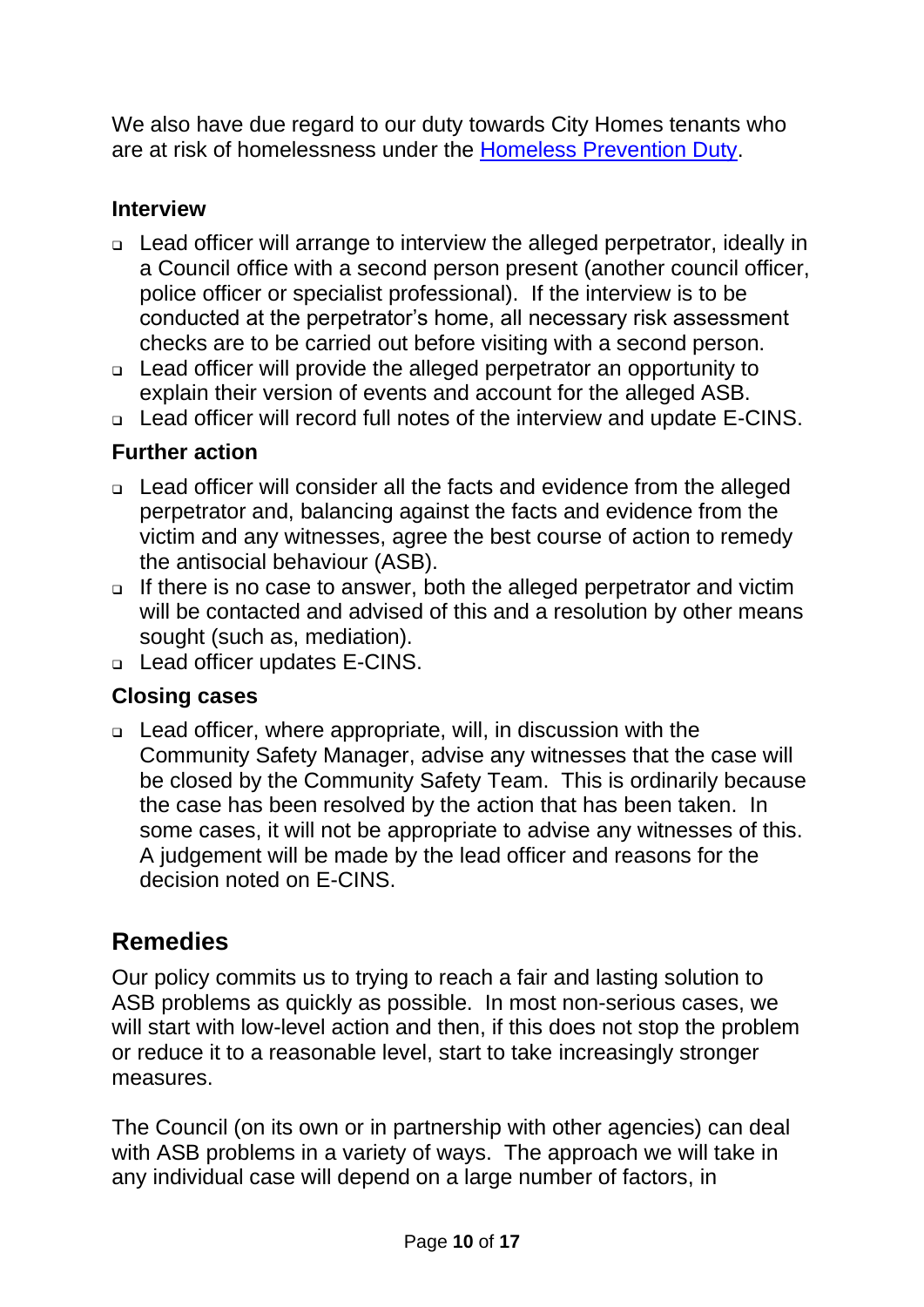particular whether the problem is housing-related, environmental or involves ASB in the wider community.

We are committed to using the tools and powers available to us under the law, according to our best professional judgement. However, legal remedies will usually take time, will be expensive and the solution may be beyond our control. Lead officers will explain to victims of ASB that if a case goes to court, it will be the Court and not the Council that will decide whether an action, like an injunction or eviction, is justified.

What follows is an example of *some* of the remedies available to the Council.

#### <span id="page-10-0"></span>**Written warnings**

The Council will usually give a written warning rather than a verbal warning as there is a formal record, which may be used as evidence should further enforcement action be taken.

Written warnings will set out the details of the ASB and why this behaviour is not acceptable, including the impact on any victims or local community.

- ❑ Lead officer will, following investigation, decide to issue a written warning and write to the alleged perpetrator, detailing the nature of the antisocial behaviour (ASB) and what must be done to stop it. If the alleged perpetrator is a council tenant, the letter may detail any relevant breach of tenancy and the consequence of that breach.
- ❑ Lead officer will ask for the letter to be acknowledged and will set a time frame for resolution of the ASB.
- ❑ Lead officer updates E-CINS.

### <span id="page-10-1"></span>**Acceptable Behaviour Contract**

An Acceptable Behaviour Contract (ABC) is a formal written agreement in which the perpetrator acknowledges their behaviour and its effect on others, agreeing not to act antisocially in the future.

ABCs can be an effective way of dealing with antisocial individuals, especially where there are several problem behaviours. They can be very effective at tackling problem behaviours before they escalate.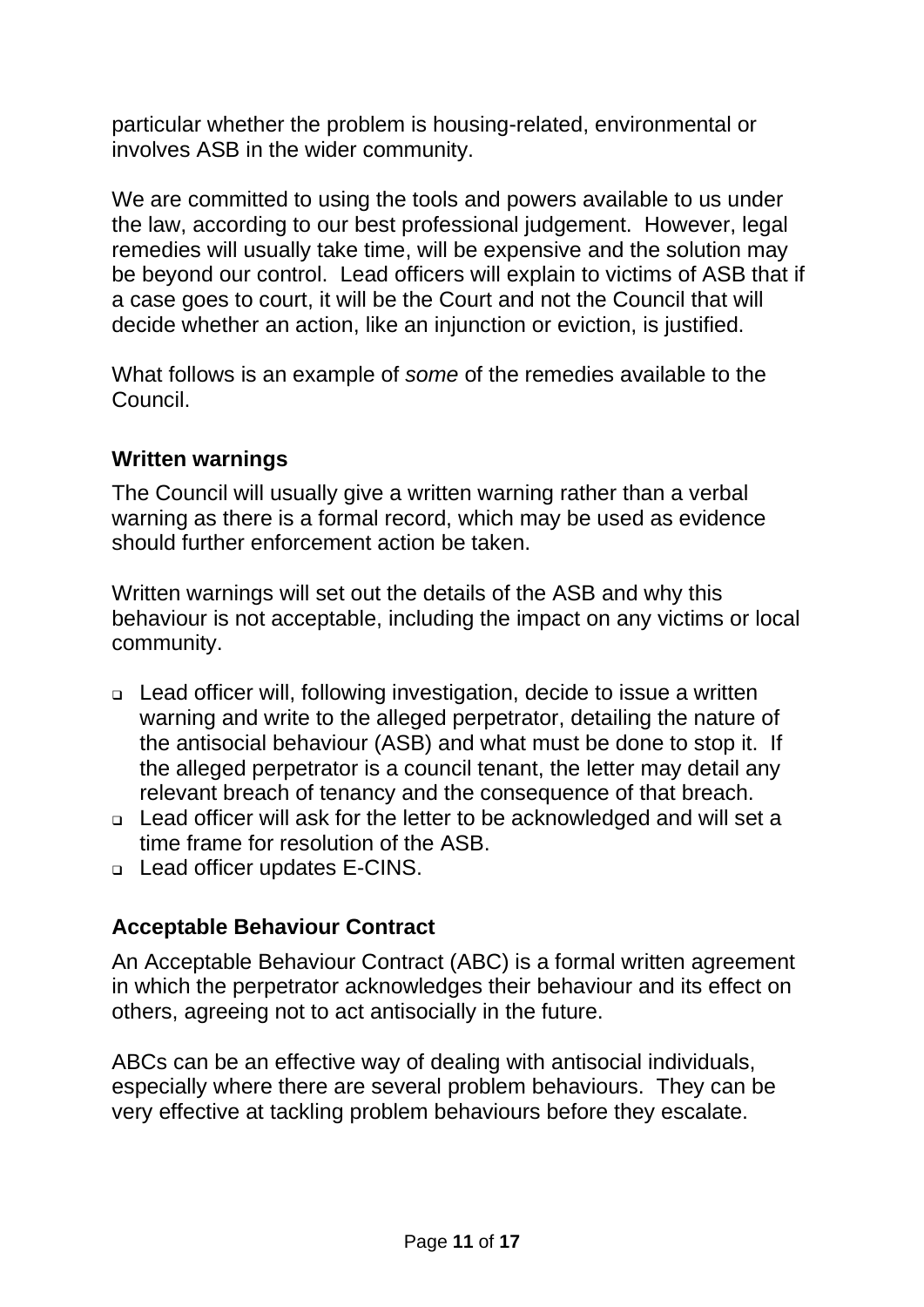The lead officer will, if possible, discuss the terms of the ABC with the perpetrator before they are drafted and signed, as this encourages compliance.

Although there are no formal sanctions linked to the refusal to sign an ABC, refusal may persuade a court that only a civil injunction or a criminal behaviour order will prevent the ASB.

The consequences of failure to comply with the ABC will be made clear in the document.

- ❑ Lead officer will consider whether the actions taken by the perpetrator concerned warrants the use of an ABC.
- ❑ Lead officer will notify the Chair of the Problem Solving Group (PSG) that a referral will be made to the next available meeting.
- ❑ Lead officer will bring all available evidence to the meeting for discussion, including details of any discussion with the perpetrator about the terms of the ABC.
- ❑ Where agreed, a smaller focus group will draw up an ABC for the relevant parties to sign.
- ❑ Lead officer will arrange to meet the perpetrator concerned, with an appropriate adult present where the perpetrator is aged between 10 and 18, and explain the ABC in detail.
- ❑ Once signed, the lead officer will update E-CINS and monitor compliance.

### <span id="page-11-0"></span>**Neighbourhood Resolution Panel Scheme**

The [Neighbourhood Resolution Panel Scheme](https://www.cambridge.gov.uk/neighbourhood-resolution-panel-scheme) (NRPS) is a form of restorative justice. Restorative justice provides the victim with an opportunity to tell the perpetrator about the damage that their actions have caused and enables them to work with others to resolve the aftermath of the behaviour and its implications for the future.

The NRPS provides a restorative process that brings both victim and perpetrator into communication, enabling everyone affected by a particular incident to play a part in repairing the harm and trying to find a positive way forward.

Referrals to the NRPS come from the police, the City Council, Registered Social Landlords and other agencies, and largely involve low-level crime and antisocial behaviour (ASB). The scheme focuses on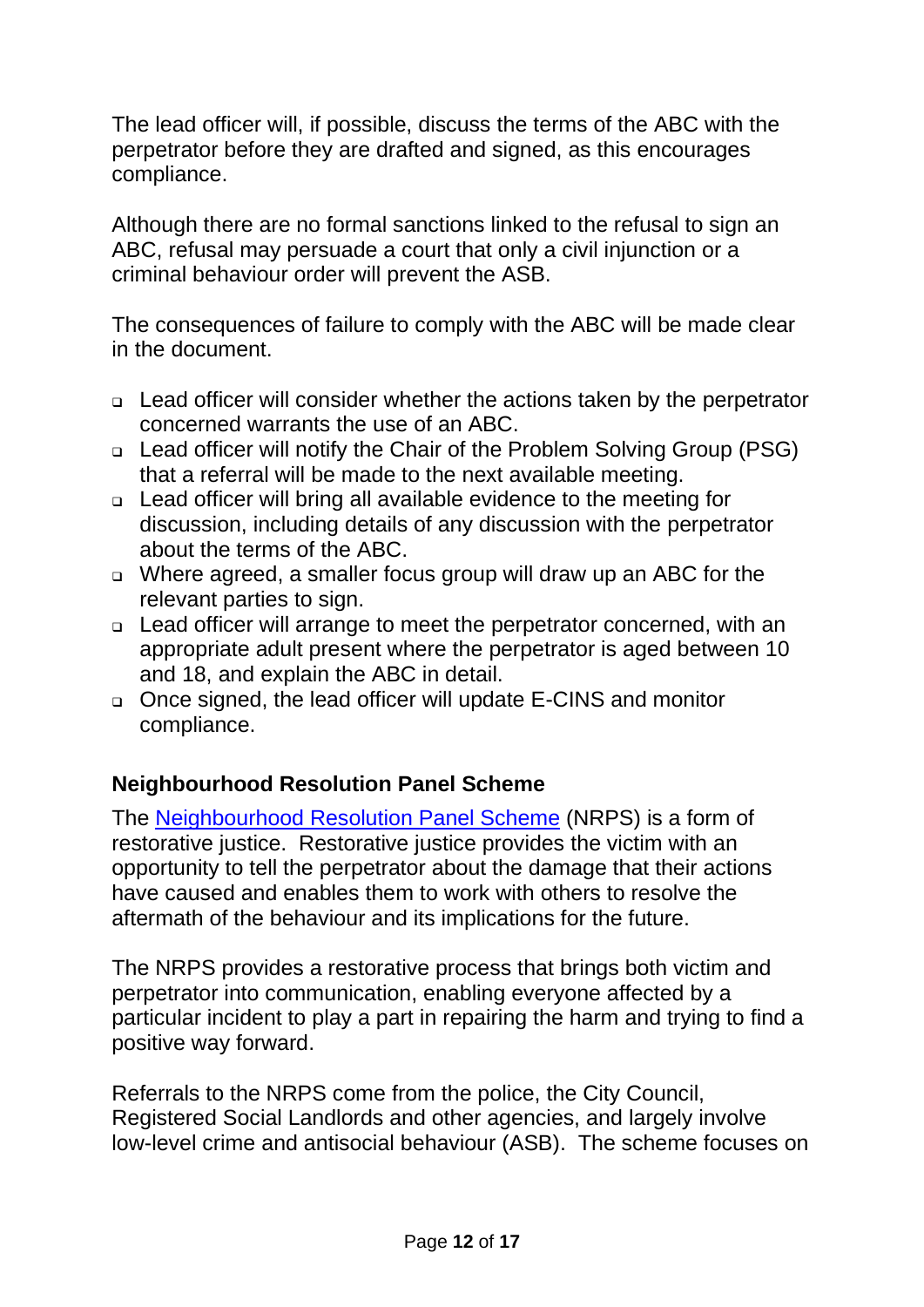bringing parties together in a restorative meeting known as a 'panel', which is facilitated by trained volunteers.

A case is referred to the NRPS, once all parties have given their consent and have expressed a willingness to participate in a panel meeting. The perpetrator must also have accepted some responsibility for their actions. Potential referrals are considered on a case-by-case basis by the scheme co-ordinator, focusing on the specific circumstances of the case, the needs and wishes of the victim and associated risk assessments.

When a referral is accepted, the co-ordinator identifies two volunteers to work together to prepare participants and facilitate all aspects of the panel meeting. The panel meeting will take place in a neutral venue such as a community centre. Representatives from referring agencies may attend and participate.

The panel meeting is quite structured. The perpetrator is asked to explain their actions and is invited to listen to the views of the victim. All supporting parties are then given the opportunity to express their views. Once everyone has had their say, the volunteers will help the parties come to an agreement. This might be anything from a simple apology to a written undertaking or good neighbour agreement. Whatever is agreed by the parties is recorded in writing and signed by all those involved. Compliance with the agreement is monitored by the scheme co-ordinator and any non-compliance is referred back to the original referring agency to determine an alternative course of action.

- ❑ Lead officer will consider referral only if both parties agree to participate and there is a perpetrator who has not participated in restorative justice for the same or a similar matter, or is not a prolific and priority offender or prolific young offender.
- ❑ Lead officer assesses the risk based upon any disabilities, substance misuse or history of intimidation, victimisation, violence or aggression. Only low or medium risk cases can be referred.
- ❑ Lead officer completes a referral form and submits this together with signed consent forms and risk assessment.
- ❑ Scheme co-ordinator will consider referral and notify the lead officer accordingly.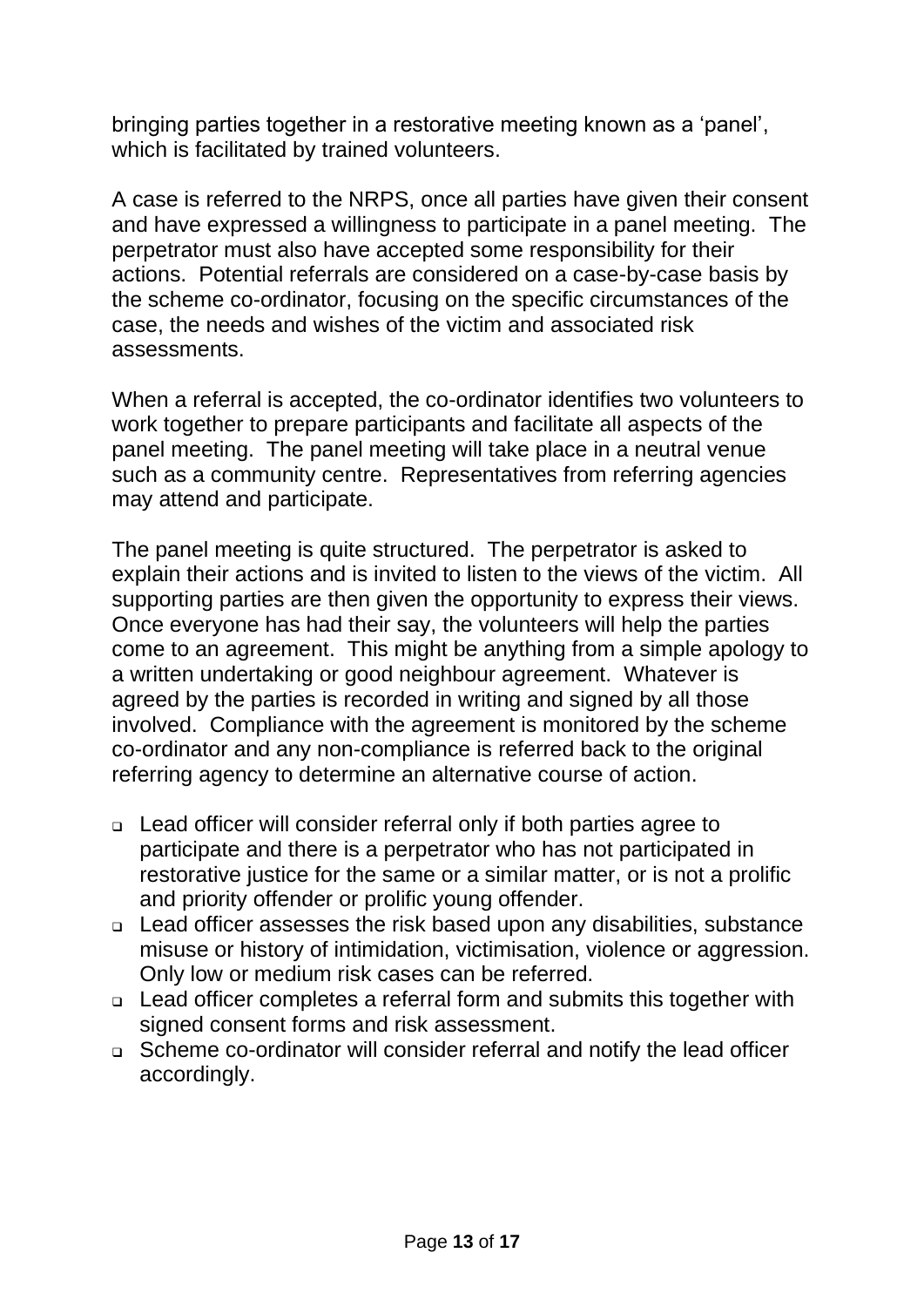### <span id="page-13-0"></span>**Notice of Seeking Possession**

Where a council tenant has broken the terms of their tenancy, the Council can, in appropriate cases, take action to evict them. The process that the Council follows is different depending on whether the tenancy is Introductory, Secure, Flexible or Demoted.

The first formal step in possession proceedings relating to a secure tenancy is for the Council to send the tenant a Notice of Seeking Possession (NoSP). This will set out clearly the behaviour that the Council is saying breaks the terms of the tenancy and will tell the tenant the date after which court proceedings may be started. A NoSP lasts for 12 months.

- ❑ Where a lead officer considers it appropriate to serve a NoSP, they must make a referral to the Tenancy Enforcement Panel (TEP).
- ❑ Lead officer will notify the Chair of the TEP that a referral will be made to the next available meeting.
- ❑ Lead officer will bring all available evidence to the meeting for discussion.
- ❑ Where agreed, the lead officer will liaise with 3C Legal Practice to begin the process of drawing up a NoSP.
- ❑ Once obtained, the lead officer will serve the NoSP, update E-CINS and monitor compliance.
- ❑ Lead officer may, in discussion with the Community Safety Manager, alert any witnesses in the case when a NoSP is due to expire, if appropriate. This will be assessed on a case-by-case basis

## <span id="page-13-1"></span>**Demotion Order**

A Demotion Order ends a secure tenancy where the tenant or a person residing in or visiting the property has engaged or threatened to engage in housing-related antisocial behaviour. The effect is to put back or 'demote' the tenant to a new tenancy, along the lines of an introductory tenancy, for a period of one year. Once the period of one year has expired, the tenancy reverts to secure tenancy unless an order for possession has been sought in the interim.

An application for a Demotion Order is made to the County Court under the [Housing Act 1985.](http://www.legislation.gov.uk/ukpga/1985/68/section/82A) A Demotion Order cannot be applied for until a Notice of Intention to apply for a Demotion Order has been served on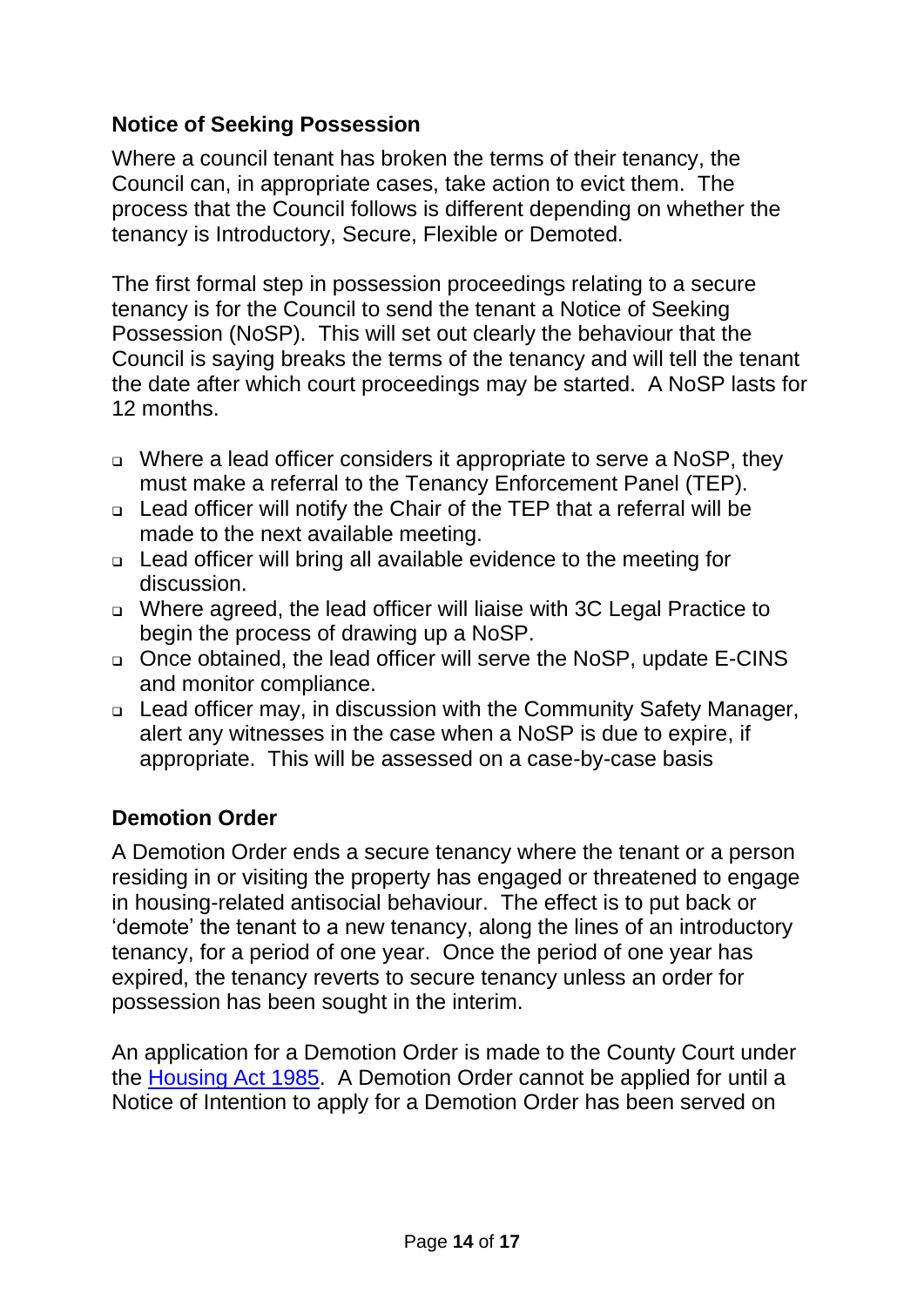the tenant. These Notices are authorised by the Tenancy Enforcement Panel<sup>6</sup> (TEP).

- ❑ Where a lead officer considers it appropriate to serve a Notice of Intention to apply for a Demotion Order, they must make a referral to the TEP.
- ❑ Lead officer will notify the Chair of the TEP that a referral will be made to the next available meeting.
- ❑ Lead officer will bring all available evidence to the meeting for discussion.
- ❑ Lead officer will work with 3C Legal Practice on the wording and evidence for the Notice of Intention.
- ❑ A Notice of Intention is obtained and served. The 28-day period for court proceedings for a Demotion Order starts on the date the Notice is served.
- ❑ The tenant may apply (within 14 days of the date the Notice was served) for a formal review of the decision to serve a Notice.
- ❑ Any requests for a formal review must be discussed with senior line management, as a set procedure must be followed.
- ❑ If no appeal is received, the lead officer considers whether the Notice of Intention has influenced the ASB. If there has been no positive effect, the lead officer will work with 3C Legal Practice to seek a Demotion Order.
- ❑ Where a Demotion Order is applied for and granted by the County Court, it is served on the tenant and compliance is monitored for the period of one year following the demotion.
- ❑ If the behaviour has been modified to the satisfaction of the lead officer within the year, a referral is made to the TEP to restore the tenancy to a secure tenancy (with conditions, if deemed appropriate).
- ❑ If the behaviour has not been modified and reports of antisocial behaviour (ASB) are still received, the lead officer will consider (in discussion with senior line management and 3C Legal Practice) serving a Notice of Proceedings for Possession.
- ❑ Lead officer updates E-CINS throughout the process.

The procedures for the following powers (excepting Absolute Ground for Possession, which is covered by separate guidance) are covered in the Home Office's [Statutory guidance for frontline professionals](https://assets.publishing.service.gov.uk/government/uploads/system/uploads/attachment_data/file/956143/ASB_Statutory_Guidance.pdf) (Revised in January 2021):

### ❑ Civil Injunction

<sup>&</sup>lt;sup>6</sup> A panel of senior officers and legal advisors from the city council that meet monthly to review, advise and approve enforcement action with regards tenancies.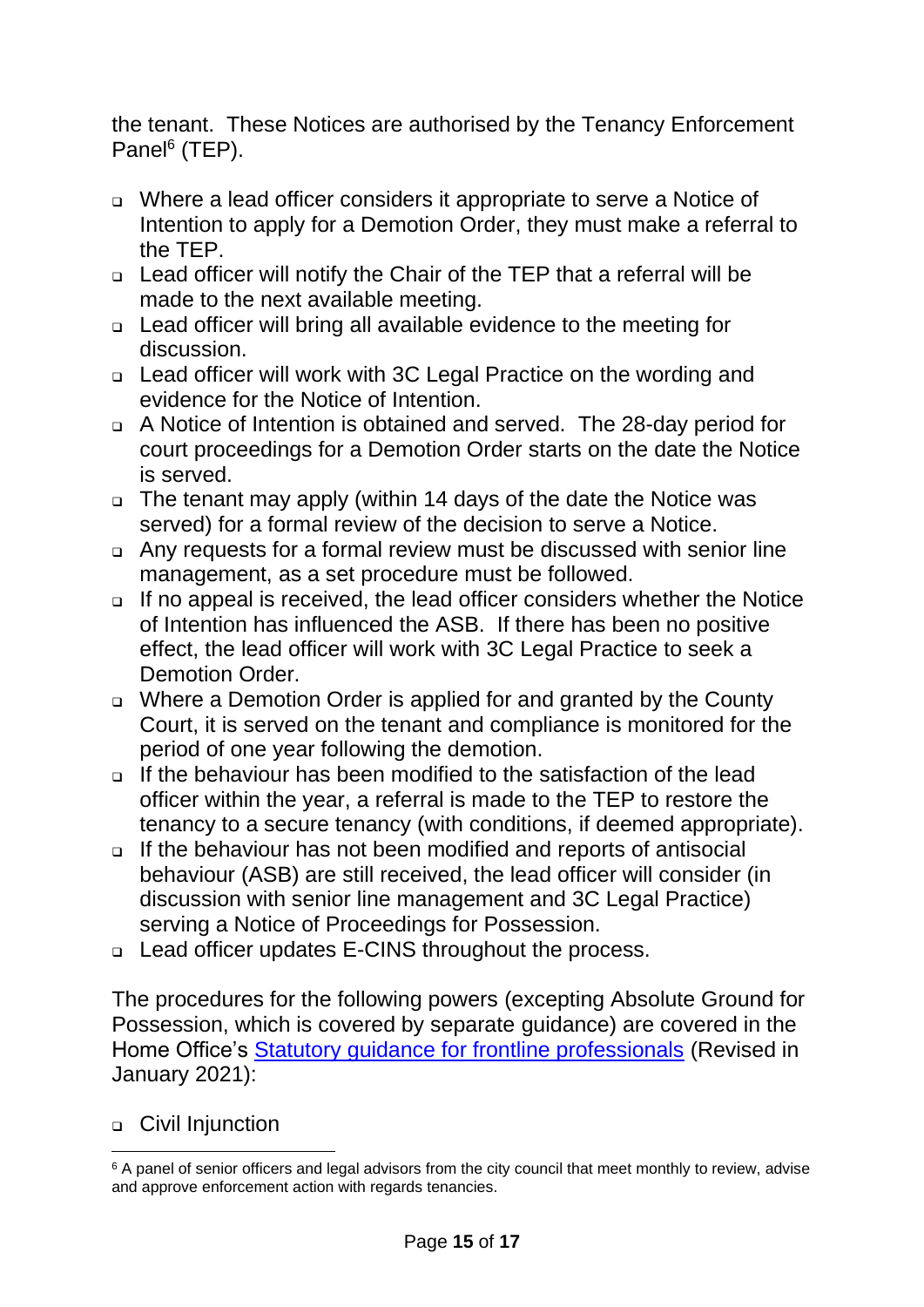- □ Criminal Behaviour Order
- ❑ Community Protection Notice
- ❑ Public Spaces Protection Order
- ❑ Closure power

## <span id="page-15-0"></span>**Community trigger**

The community trigger (formally called an ASB case review in the [Anti](http://www.legislation.gov.uk/ukpga/2014/12/part/6/enacted)[social Behaviour, Crime and Policing Act 2014\)](http://www.legislation.gov.uk/ukpga/2014/12/part/6/enacted) can be used where a victim has reported incidents of antisocial behaviour<sup>7</sup> (ASB) repeatedly to agencies and yet the problem persists. The victim feels that either no action or inadequate action has been taken to address the problem and so requests a review of their case. The purpose of the community trigger is to give victims and communities the right to request a review of their case and bring agencies together to take a joined-up, problemsolving approach to find a solution: it is not a complaints procedure.

The community trigger can be used by the victim of ASB or any person acting on their behalf, such as a family member, friend, carer, councillor, MP or other professional person, if they have the victim's consent. The victim can be an individual, a business or a community group and there is no age limit.

## <span id="page-15-1"></span>**Monitoring our service**

The Council is committed to delivering a good quality antisocial behaviour service. Our aim is to continually improve the way we work and to acknowledge, and try to learn from, the occasions when the service fails to meet expectations.

# <span id="page-15-2"></span>**Complaints**

We aim to provide a good quality service and so we always want to know when we have fallen short of the standards you have a right to expect from us. Responding to reasonable complaints is an important and welcome part of our service improvement process.

 $7$  For the purposes of the "community trigger", antisocial behaviour is defined as "behaviour causing harassment, alarm or distress to members or any member of the public".